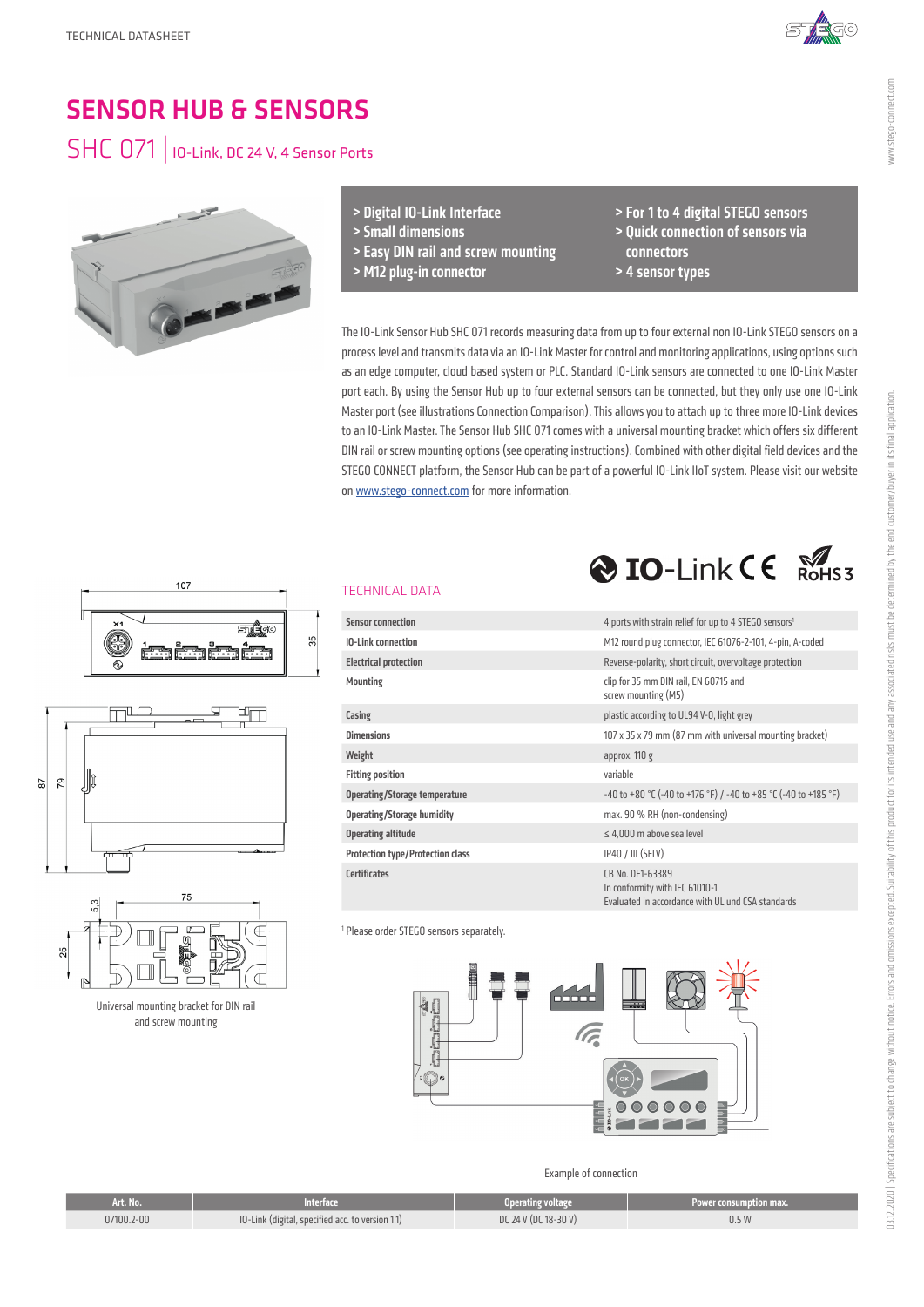

#### DIGITAL PLUG & CONNECT SENSORS FOR IO-LINK SENSOR HUB SHC 071

The IO-Link Sensor Hub SHC 071 does not come with sensors and connection cables, these need to be ordered separately. The digital Plug & Connect sensors listed below are suitable for connection with the sensor hub. The sensors are pre-calibrated and ready for use; there is no need for individual calibration. Their small dimensions and offering of different cable lengths allow flexible positioning and easy mounting, mounting clips included.

#### DIGITAL PLUG & CONNECT TEMPERATURE AND HUMIDITY SENSOR SEN 073, IP20



#### DIGITAL PLUG & CONNECT TEMPERATURE AND HUMIDITY SENSOR SEN 073, IP64



#### TECHNICAL DATA

| <b>Mounting</b>                   | incl. mounting clip for screw mounting, Ø 3 mm, see photo       |
|-----------------------------------|-----------------------------------------------------------------|
| Casing                            | stainless steel                                                 |
| Dimensions/Weight                 | 33.5 x Ø 20 mm / approx. 25 g                                   |
| <b>Fitting position</b>           | variable                                                        |
| Response time $T_{ss}$            | 2 min. (Temperature), 20 sec. (Humidity)                        |
| Operating/Storage temperature     | -40 to +70 °C (-40 to +158 °F) / -40 to +85 °C (-40 to +185 °F) |
| <b>Operating/Storage humidity</b> | 100 % RH / max. 90 % RH (non-condensing)                        |
| Operating altitude                | $\leq 4.000$ m above sea level                                  |

| Art. No.   | iensor                          | Temperature measuring range           | Humidity measuring range | Connection                               | <b>Protection type</b> |
|------------|---------------------------------|---------------------------------------|--------------------------|------------------------------------------|------------------------|
| 07300.0-00 | Temperature + relative Humidity | -40 to +70 °C (-40 to +158 °F) ±0.2 K | 0 to 100 % RH $\pm$ 2 %  | M12 plug IEC 61076-2-101, 4-pin, A-coded | <b>IP64</b>            |
|            |                                 |                                       |                          |                                          |                        |



Photo: Mounting clip for screw mounting, Ø 3 mm (included)

#### DIGITAL PLUG & CONNECT PRESSURE AND TEMPERATURE SENSOR SEN 073, IP64



#### TECHNICAL DATA

| <b>Mounting</b>                   | incl. mounting clip for screw mounting, Ø 3 mm, see photo       |
|-----------------------------------|-----------------------------------------------------------------|
| Casing                            | stainless steel                                                 |
| Dimensions/Weight                 | 33.5 x Ø 20 mm / approx. 25 g                                   |
| <b>Fitting position</b>           | variable                                                        |
| Response time $T_{63}$            | 5 sec. (Absolute Pressure), 2.5 min. (Temperature)              |
| Operating/Storage temperature     | -40 to +70 °C (-40 to +158 °F) / -40 to +85 °C (-40 to +185 °F) |
| <b>Operating/Storage humidity</b> | 100 % RH / max. 90 % RH (non-condensing)                        |
| Operating altitude                | $\leq 4,000$ m above sea level                                  |
|                                   |                                                                 |

| Art. No.   | iensor                          | Pressure measuring range <sup>1</sup> | $\parallel$ Temperature measuring range <sup>2</sup> | Connection                               | Protection type |
|------------|---------------------------------|---------------------------------------|------------------------------------------------------|------------------------------------------|-----------------|
| 07301.0-00 | Absolute Pressure + Temperature | 300 to 1100 hPa                       | $-40$ to $+70$ °C (-40 to $+158$ °F)                 | M12 plug IEC 61076-2-101, 4-pin, A-coded | <b>IP64</b>     |

1 Resolution: 0.1 hPa; Accuracy, absolute: ±1.7 hPa within temperature range -20 to 0°C (-4 to +32 °F), ±1.0 hPa within temperature range 0 to +65°C (+32 to +149 °F); 2 Resolution: 0,1 °C; Accuracy, absolute: ±1.0 °C within temperature range 0 to +65°C (+32 to +149 °F), ±0.5 °C at +25 °C (+77 °F);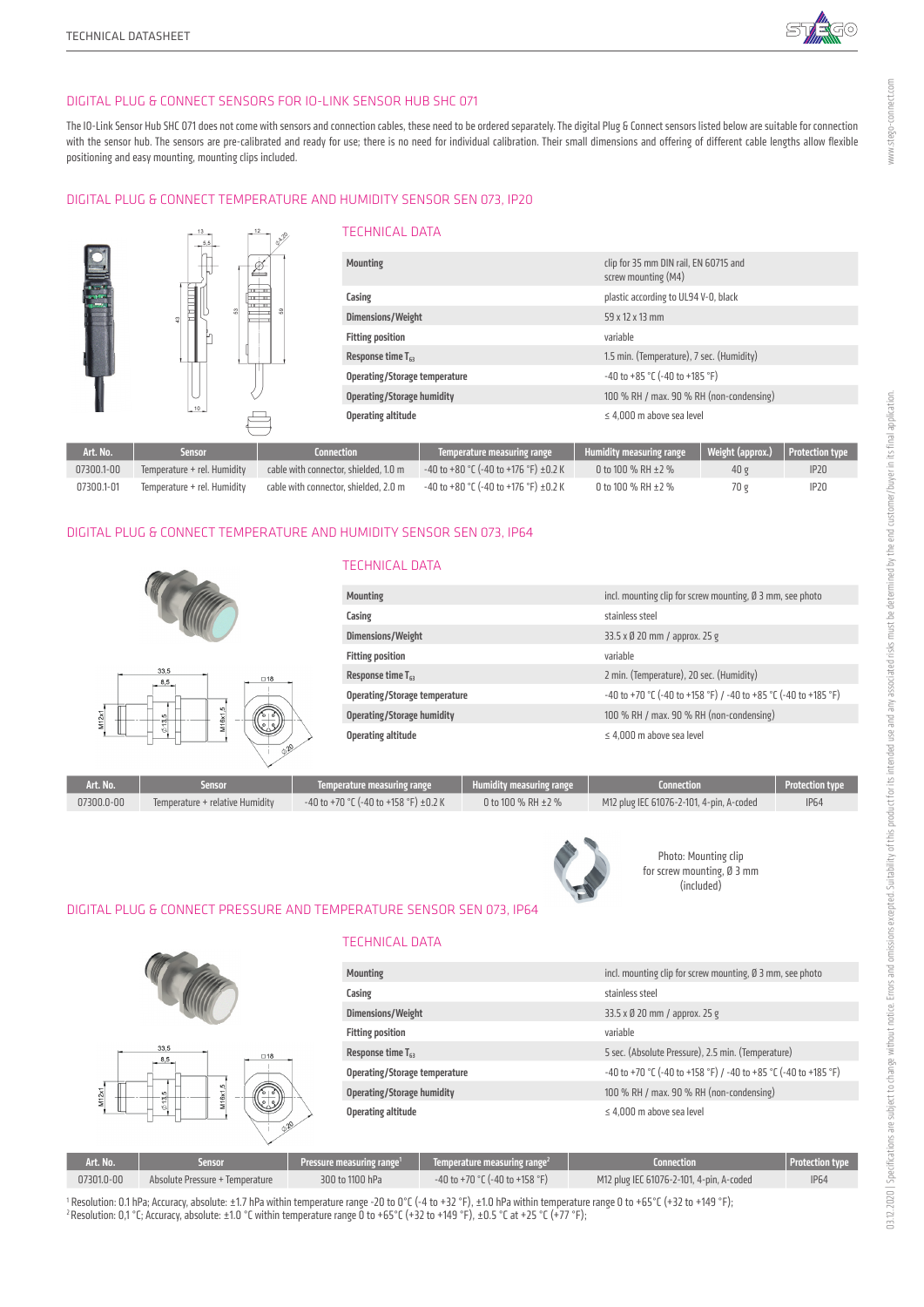

#### DIGITAL PLUG & CONNECT LIGHT SENSOR SEN 073



In 2021 we can also offer an ambient light sensor, measuring the intensity of visible light. The spectral response of the sensor will tightly match the photopic response of the human eye. Please contact us for more information.

| Sensor        | Illuminance range | 'Accuracy, relative, | Connection                               |
|---------------|-------------------|----------------------|------------------------------------------|
| Visible Light | 0.01 to 83.865 lx | 0.2%                 | M12 plug IEC 61076-2-101, 4-pin, A-coded |
|               |                   |                      |                                          |

### ACCESSORIES FOR DIGITAL PLUG & CONNECT SENSORS SEN 073

#### CABLES

These cables are needed for the connection of the IO-Link Sensor Hub SHC 071 and the digital Plug & Connect Sensors SEN 073 Temperature and Humidity IP64 (Art. No. 07300.0-00) and Pressure and Temperature IP64 (Art. No. 07301.0-00). The standard cable is 2.0 m long and fully assembled. Sensor cables in lengths of 5.0 m and 20.0 m can be ordered for individual adjustments of the cable length for an application.

| Art. No. | Cable                                                  | <b>Length</b>     | Connection                                                                         |
|----------|--------------------------------------------------------|-------------------|------------------------------------------------------------------------------------|
| 244445   |                                                        | 2.0 <sub>m</sub>  | fully assembled with female M12 plug IEC 61076-2-101, 4-pin, A-coded, shielded     |
| 244446   | Sensor cable with connector.<br>interlocking, shielded | 5.0 <sub>m</sub>  | for self-assembly, incl. female M12 plug IEC 61076-2-101, 4-pin, A-coded, shielded |
| 244447   |                                                        | 20.0 <sub>m</sub> | for self-assembly, incl. female M12 plug IEC 61076-2-101, 4-pin, A-coded, shielded |



Photo: Fully assembled sensor cable with connector and female M12 plug, 2.0 m long (Art. No. 244445)

Photo: Sensor cable with connector incl. female M12 plug for self-assembly, 5.0 m long (Art. No. 244446) and 20.0 m long (Art. No. 244447)

#### CONNECTION EXAMPLE



The illustration shows the IO-Link Sensor Hub SHC 071 with different sensors and connection cables (from top down):

(1) Cable with connector and female M12 plug in 2.0 m length (Art. No. 244445)

(2) Cable with connector in 5.0 m length (Art. No. 244446) and (3) 20.0 m length (Art. No. 244447), each incl. (4) female M12 plug for self-assembly

(5) Temperature and Humidity Sensor SEN 073, IP20, in 1.0 m or 2.0 m cable length with connector